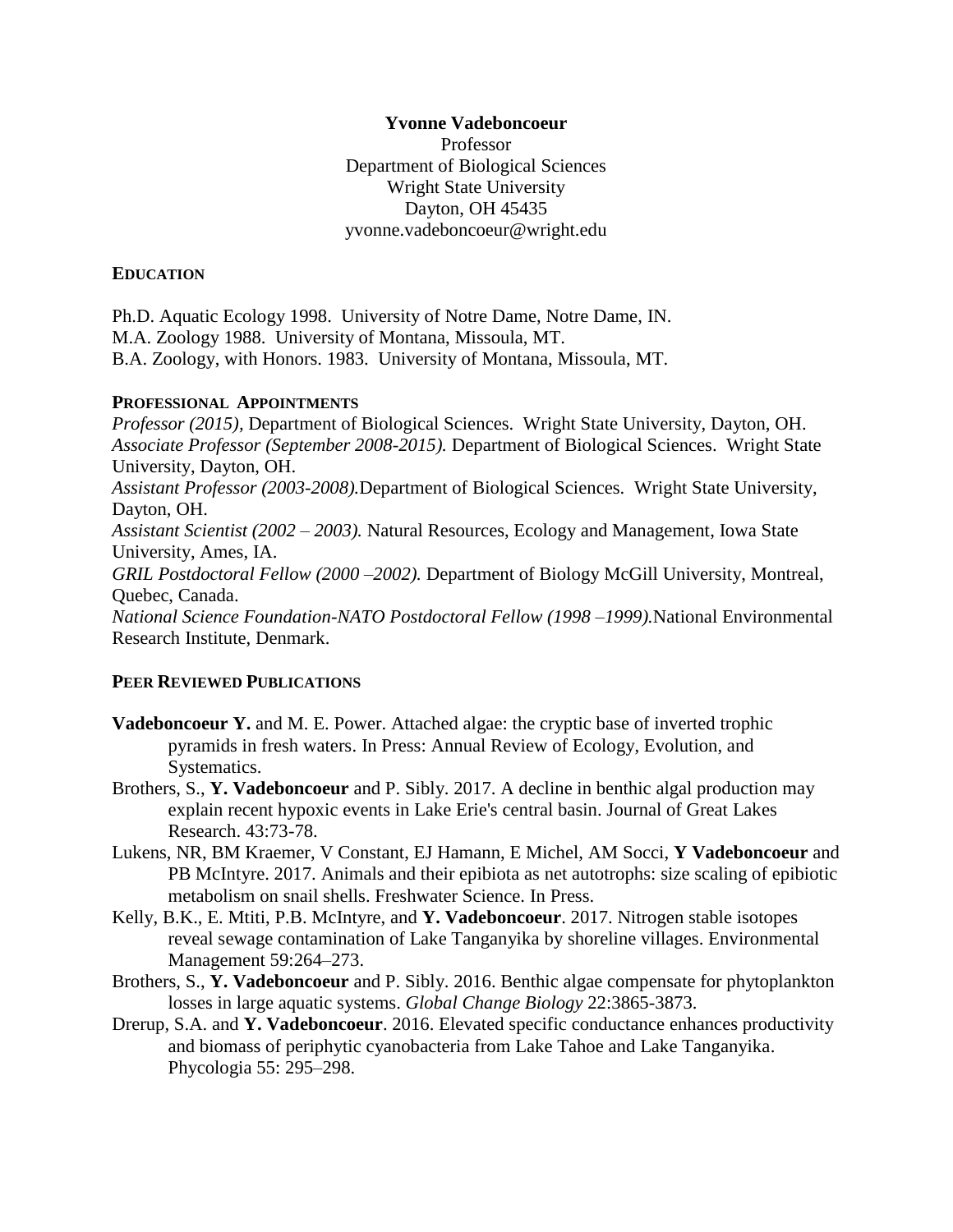- Devlin, S.P., M.J. Vander Zanden, and **Y. Vadeboncoeur**. 2016. Littoral-benthic primary production estimates: sensitivity to simplifications with respect to periphyton productivity and basin morphometry. *Limnology and Oceanography Methods*. DOI: 10.1002/lom3.10080
- Kraemer, B.M, S. Hook, T. Huttula, P. Kotilainen, C. M. O'Reilly, A. Peltonen, P-D. Plisnier, J. Sarvala, R.Tamatamah, **Y. Vadeboncoeur**, B. Wehrli and P. B. McIntyre. 2015. Centurylong changes in the thermal structure of Lake Tanganyika. *PLoS ONE* 10(7): e0134537. doi: 10.1371/journal.pone.0134537
- Kraemer, B.M., O. Anneville, S. Chandra, M. Dix, E. Kuusisto, D.M. Livingstone , A. Rimmer, G. Schladow, E. Silow, L.M. Sitoki, R. Tamatamah, **Y. Vadeboncoeur** and P. B. McIntyre. 2015. Morphometry and average temperature affect global lake stratification responses to climate change. *Geophysical Research Letters* 42: 4981-4988
- Higgins, S.N., B. Althouse, \*S.P. Devlin, **Y. Vadeboncoeur**, and M.J. Vander Zanden. 2014. Potential for large-bodied zooplankton and dreissenids to alter the productivity and autotrophic structure of lakes. *Ecology* 95: 2257-2267.
- **Vadeboncoeur, Y**., \*S.P. Devlin, P.B. McIntyre, and M.J. Vander Zanden. 2014. Is there light after depth? Distribution of periphyton chlorophyll and productivity in lake littoral zones. *Freshwater Science* 33:524-536.
- Devlin, S.P., M.J. Vander Zanden, and **Y. Vadeboncoeur**. 2013. Depth-specific variation in carbon isotopes demonstrates resource partitioning among the littoral zoobenthos. *Freshwater Biology* 58:2389-2400.
- Genkai-Kato, M., **Y. Vadeboncoeur**, L. Liboriussen, and E. Jeppesen. 2012. Benthic–planktonic coupling, regime shifts, and whole-lake primary production in shallow lakes. *Ecology* 93:619-631.
- Butkas, K.J., **Y. Vadeboncoeur**, and M.J. Vander Zanden. 2011. Estimating benthic invertebrate production in lakes: a comparison of methods and scaling from individual taxa to the whole-lake level. *Aquatic Sciences* 73:153–169.
- Higgins, S.N., M.J. Vander Zanden, L.N. Joppa, and **Y. Vadeboncoeur**. 2011. The effect of dreissenid invasions on chlorophyll and the chlorophyll : total phosphorus ratio in northtemperate lakes. *Canadian Journal of Fisheries and Aquatic Sciences* 319-329. (cited: 8)
- **Vadeboncoeur, Y.**, P.B. McIntyre, and M. J. Vander Zanden. 2011. Borders of biodiversity: life at the edge of the world's large lakes. *BioScience* 61:526-537.
- Vander Zanden, M.J. **Y. Vadeboncoeur**, and S. Chandra. 2011. Fish reliance on littoral-benthic resources and the distribution of primary production in lakes. *Ecosystems* 14:894-903.
- **Vadeboncoeur, Y.,** G. Peterson, M.J. Vander Zanden, and J. Kalff. 2008. Benthic algal production across lake-size gradients: Interactions among morphometry, nutrients and light. *Ecology* **89**:2542-2552.
- Vander Zanden, M.J., S. Chandra, S-K Park, **Y. Vadeboncoeur**, and C. R. Goldman. 2006. The relative efficiencies of benthic and pelagic trophic pathways in a subalpine lake. *Canadian Journal of Fisheries and Aquatic Sciences*. 63:2608-2620.
- **Vadeboncoeur, Y.,** J. Kalff, K. Christoffersen, and E. Jeppesen. 2006. Substratum as a driver of variation in periphyton chlorophyll and productivity in lakes. *Journal of the North American Benthological Society* 25:379-392.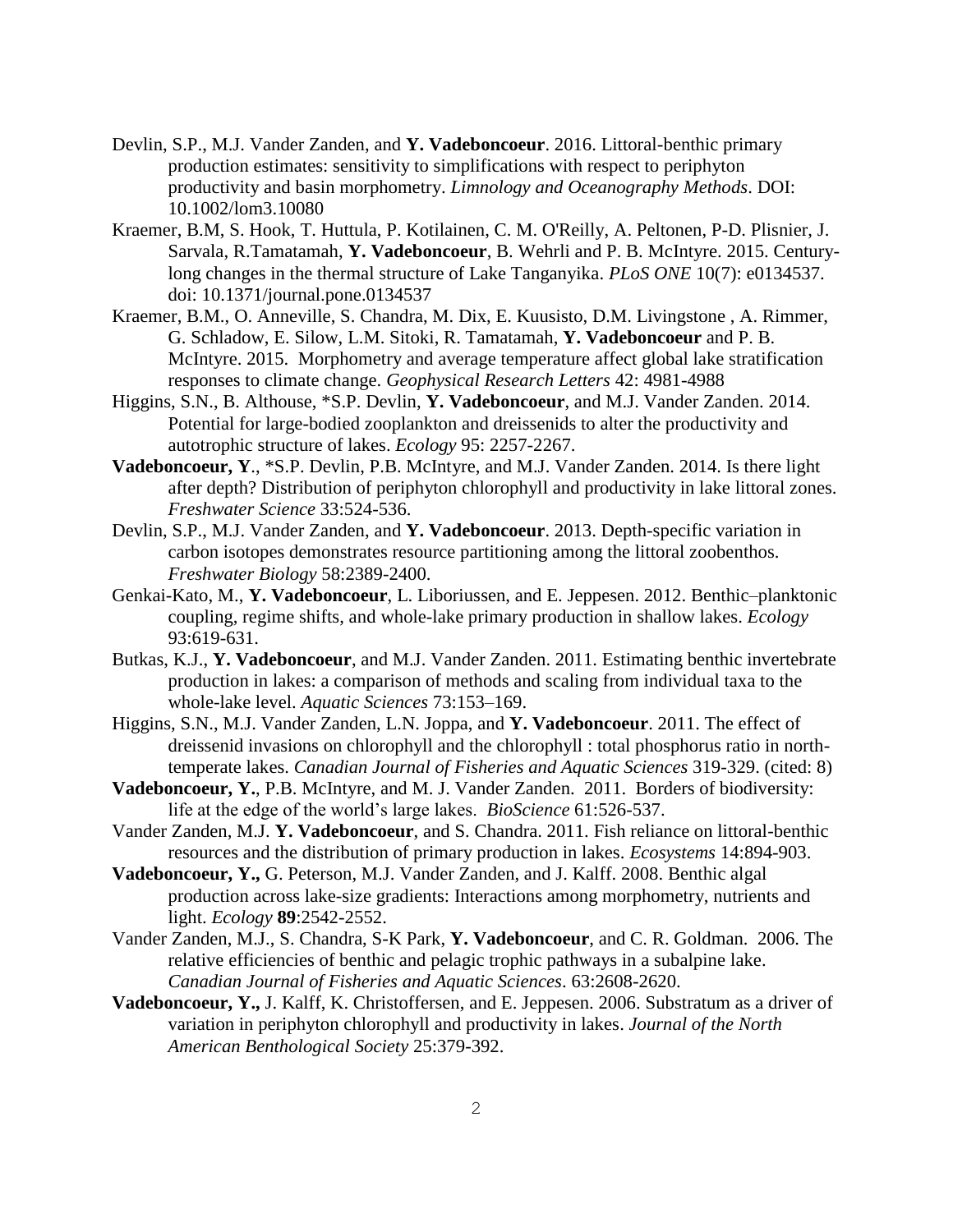- **Vadeboncoeur, Y.**, Kevin S. McCann, M. Jake Vander Zanden, and Joseph B. Rasmussen. 2005. Effects of multi-chain omnivory on the strength of trophic control. *Ecosystems.* **8:** 692-683.
- Vander Zanden, M. J., **Y. Vadeboncoeur,** M. W. Diebel, and E. Jeppesen. 2005. Primary consumer stable nitrogen isotopes as indicators of nutrient source. *Environmental Science and Technology* **39:**7509-7515.
- Vander Zanden, M. J., T. E. Essington, and **Y. Vadeboncoeur**. 2005. Is pelagic top-down control in lakes augmented by benthic energy pathways? *Canadian Journal of Fisheries and Aquatic Sciences* **62:**1422-1431.
- **Vadeboncoeur, Y.**, E. Jeppesen, M. J. Vander Zanden, H-H. Schierup, K. Christoffersen, and D. M. Lodge. 2003. From Greenland to green lakes: cultural eutrophication and the loss of benthic energy pathways in lakes. *Limnology and Oceanography* **48**:1408-1418.
- **Vadeboncoeur, Y.**, M. J. Vander Zanden, and D. M. Lodge. 2002. Putting the lake back together: reintegrating benthic pathways into lake food web models. *BioScience* 52: 44- 55.
- Vander Zanden, M. J. and **Y. Vadeboncoeur.** 2002. Fish as integrators of benthic and pelagic food chains in lakes. *Ecology* 83: 2152-2161.
- **Vadeboncoeur, Y.,** and A.D. Steinman. 2002. Periphyton function in lake ecosystems. *Scientific World JOURNAL* 2:1449-1468.
- **Vadeboncoeur, Y.**, D. M. Lodge, and S. R. Carpenter. 2001. Whole-lake fertilization effects on the distribution of primary production between benthic and pelagic habitats. *Ecology*. 82:1065-1077.
- **Vadeboncoeur, Y.,** and D. M. Lodge. 2000. Periphyton production on wood and sediments: substratum-specific response to laboratory and whole-lake nutrient manipulations. *Journal of the North American Benthological Society* 19: 68-81.
- **Vadeboncoeur, Y.** and D. M. Lodge. 1998. Dissolved inorganic carbon sources for epipelic algae: sensitivity of primary production estimates to spatial and temporal distribution of <sup>14</sup>C. *Limnology and Oceanography* 43: 1222-1226.
- Lodge, D.M., S.C. Blumenshine, and **Y. Vadeboncoeur**. 1998. Insights and application of large-scale, long-term ecological observations and experiments. *In* W. J. Resetarits and J. Bernardo, eds. Issues and Perspectives in Experimental Ecology. Oxford University Press.
- Blumenshine, S.C., **Y. Vadeboncoeur**, D.M. Lodge, K.L. Cottingham, and S.E. Knight. 1997. Benthic-Pelagic Links: responses of benthos to water-column nutrient enrichment. *Journal of the North American Benthological Society* 16: 466-479. (cited: 80)
- **Vadeboncoeur, Y.** 1994. Longitudinal dynamics of seston concentration and composition in a lake outlet stream. *Journal of the North American Benthological Society* 13:181-189.

#### **BOOK CHAPTERS**

**Vadeboncoeur, Y.** Aquatic plants and attached algae. In: *The Encyclopedia of Inland Waters*. G.E. Likens, editor. p 52-59. Elsevier Press, Oxford UK. 2009.

#### **REPORTS**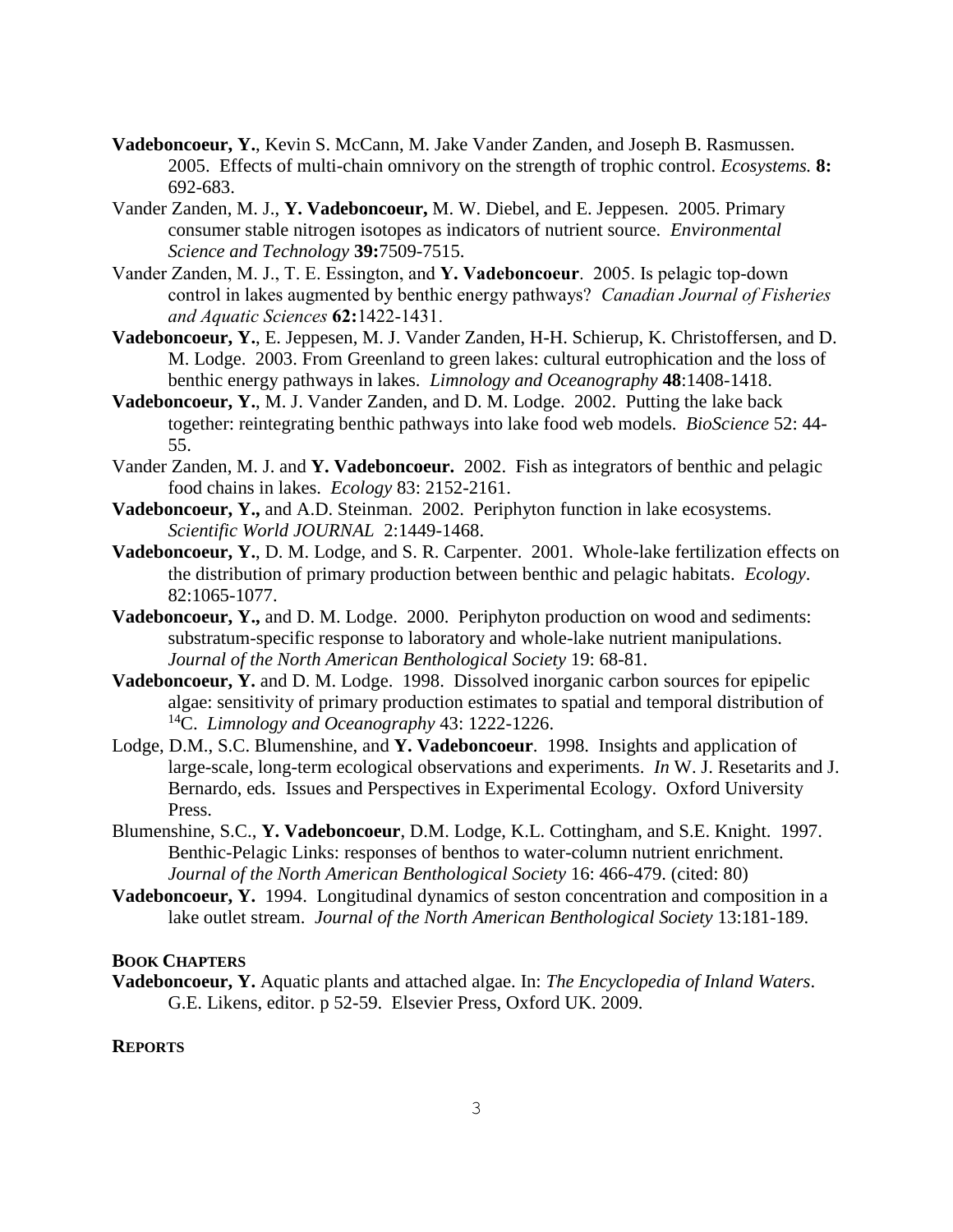**Vadeboncoeur, Y.,** P.B. McIntyre, C. Apse, T. Tear and I. Kimirei. 2013. Tuungane Project Baseline Ecological Study: An Assessment of the Near-shore Biodiversity of Lake Tanganyika in Mahale Mountains National Park and Surrounding Villages. The Nature Conservancy. 61p.

## **PLENARY AND KEYNOTE ADDRESSES**

- **Vadeboncoeur, Y.** 2013. Paradigms of scale and the function of littoral zones in large lakes. Plenary Speaker, International Association of Great Lakes Research. Purdue University.
- **Vadeboncoeur, Y**. 2010. The changing nature of habitat coupling across lake-size gradients: deep thoughts on shallow waters. Keynote Address**,** Symposium on 'The Role of Littoral Processes in Lake Ecology'. Konstanz Germany.
- **Vadeboncoeur, Y.** 2002. The benthic connection: integrated food webs in shallow lakes. Plenary Speaker - International Conference on Limnology of Shallow Lakes. Balantonfüred, Hungary.

### **GRANTS**

Ohio Sea Grant: *"From the headwaters to the littoral zone: using attached algae as indicators of ecosystem impairment in the Great Lakes"*. PI- Y. Vadeboncoeur. **\$119,552.** February 2016- January 2018.

National Science Foundation Informal Science Education Program. Communicating Science to Public Audiences Proposal: *Into the Rift: A multimedia experience for advancing ecosystembased science education.* PI – Y. Vadeboncoeur. Co-PI's Elliot Gaines, Lisa Kenyon, Jennifer Moslemi. **\$149,935**. June 2012-May 2015.

National Science Foundation DEB-0842253. PI – **Y. Vadeboncoeur.** *Collaborative Research: Consumer control of high-productivity, low-nutrient ecosystems: Enhancement of primary productivity by grazing fish in Lake Tanganyika.* 2009-2012. **\$433,250**. Co-PI Pete McIntyre (separate budget). This grant eventually also includede **\$35,638** in supplementary RET and REU support.

The Nature Conservancy. *Anthropogenic impacts on the near-shore biodiversity and ecosystem functioning in Lake Tanganyika.* September 1 2012- May 17 2013. **\$5000**.

National Science Foundation DEB-0448682. PI –**Y. Vadeboncoeur.** *Collaborative Research: Putting the Lake Back Together: Integrating Littoral Productivity into Lake Food Webs.* 2005- 2008. **\$189,998**. Co-PI M. Jake Vander Zanden (separate budget).

Ohio Board of Regents, Research Challenge Program. PI **- Y.Vadeboncoeur** *Littoral Productivity in Lakes: Interactions between Water Clarity and Habitat Heterogeneity.* **\$17,686**. 2004.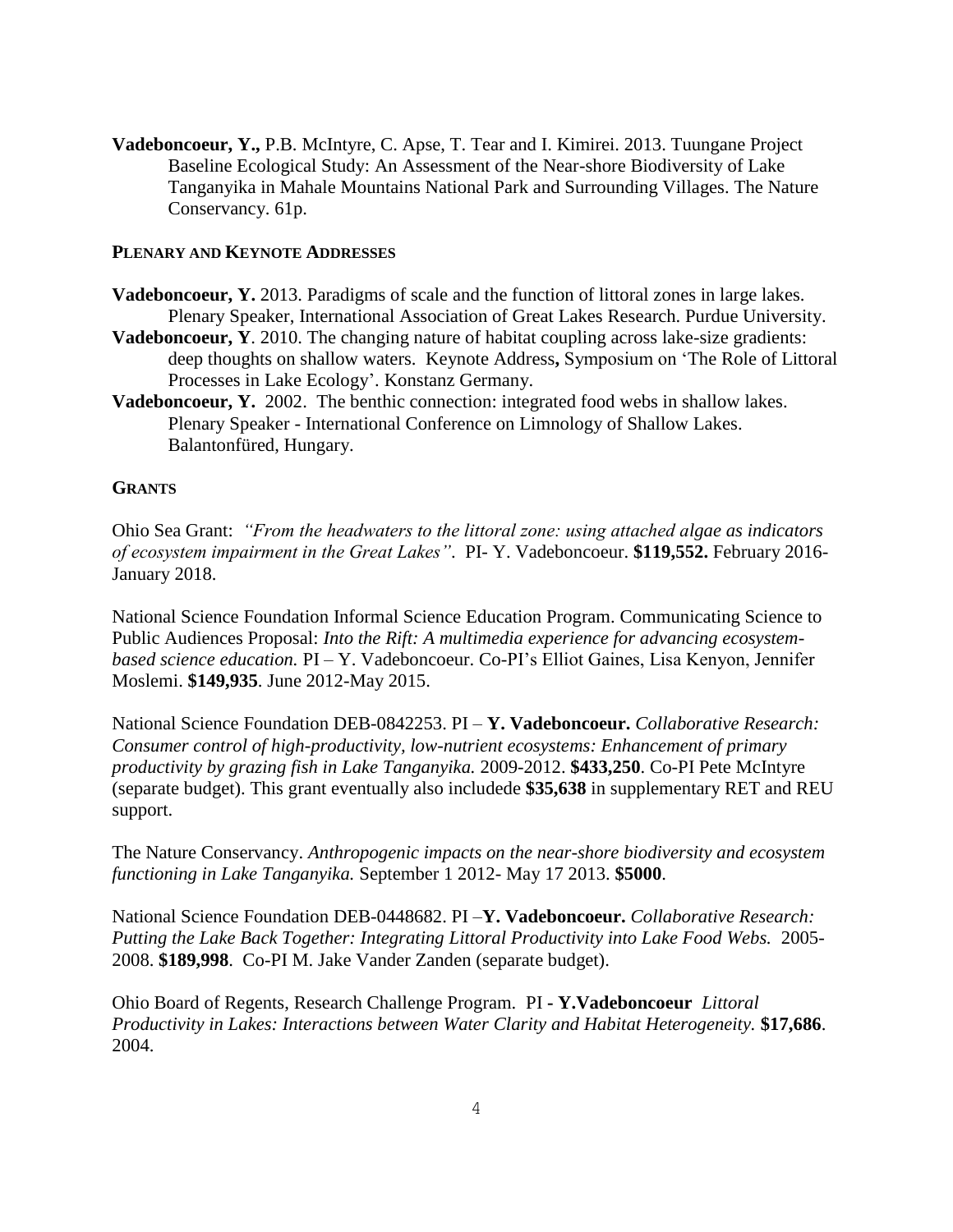Ohio Board of Regents, Research Challenge New Investigator Program PI – **Y. Vadeboncoeur. \$40,000**. 2003-2004.

National Science Foundation-NATO Postdoctoral Fellowship DGE-9804580. **PI: Vadeboncoeur.** *Benthic-pelagic coupling strength in shallow lakes: effects of phosphorus concentration.* **\$37,900**. 1999.

National Science Foundation Dissertation Improvement Grant DEB-9520663. *Carbon and Nitrogen Pathways in Lake Ecosystems: the Influence of Nutrients and Food Webs on Benthicpelagic Links.* \$13,845, 1995-1997.

## **INVITED PRESENTATIONS**

- **Vadeboncoeur, Y.** 2014. Algae are meant to be eaten and not seen: interactive controls on a cryptic basal resource in lake ecosystems. Departmental Seminar, Ohio University. February 2014.
- **Vadeboncoeur, Y.** 2010. Borders of Biodiversity: Life at the edge of the world's large lakes. Invited presentation, Leibniz-Institute of Freshwater Ecology and Inland Fisheries. Berlin Germany.
- **Vadeboncoeur, Y**. 2010. Paradigms of the plankton and the spatial variation of periphyton in lakes. Invited seminar, Umeå University, Umeå Sweden.
- McIntyre, P.B. **Y Vadeboncoeur**, and M. Jake Vander Zanden. 2008. Aquatic animal diversity in the world's great lakes. Society for Conservation Biology.
- Vadeboncoeur, Y. 2006. Life on the edge: integrating littoral zones into models of nutrient and energy dynamics in lakes. Cornell University Biogeochemistry and Environmental Biocomplexity Seminar Series. Ithaca, New York.
- **Vadeboncoeur, Y.** 2005. Littoral-pelagic links in lakes: does size matter? Tanzanian Fisheries Research Institute and Nyanza Project, Kigoma, Tanzania.
- **Vadeboncoeur, Y.** 2005. Littoral-pelagic links in lakes: does size matter? University of Wisconsin Trout Lake Station, Summer Seminar Series.
- **Vadeboncoeur, Y.** 2005. Does size matter? Morphometry, nutrients, and the strength of littoralpelagic links in lakes. Invited speaker for the Utah State University Water Initiative Seminar Series. Logan, Utah.
- **Vadeboncoeur, Y.** 2004. Life on the edge: Putting the littoral zone back in limnology. Visiting scientist lecture series. Nyanza Project. Kigoma, Tanzania.
- **Vadeboncoeur, Y.** 2003. Eutrophication and the loss of littoral function in lakes: linking energy flow pathways and top down control. Departmental Seminar. Illinois State University, Normal, Illinois.
- **Vadeboncoeur, Y.** 2002. Reciprocal relationships between benthic and pelagic primary producers: energetic consequences for littoral fishes Special Session: Habitat coupling in lakes. American Society of Limnology and Oceanography. Victoria, British Columbia.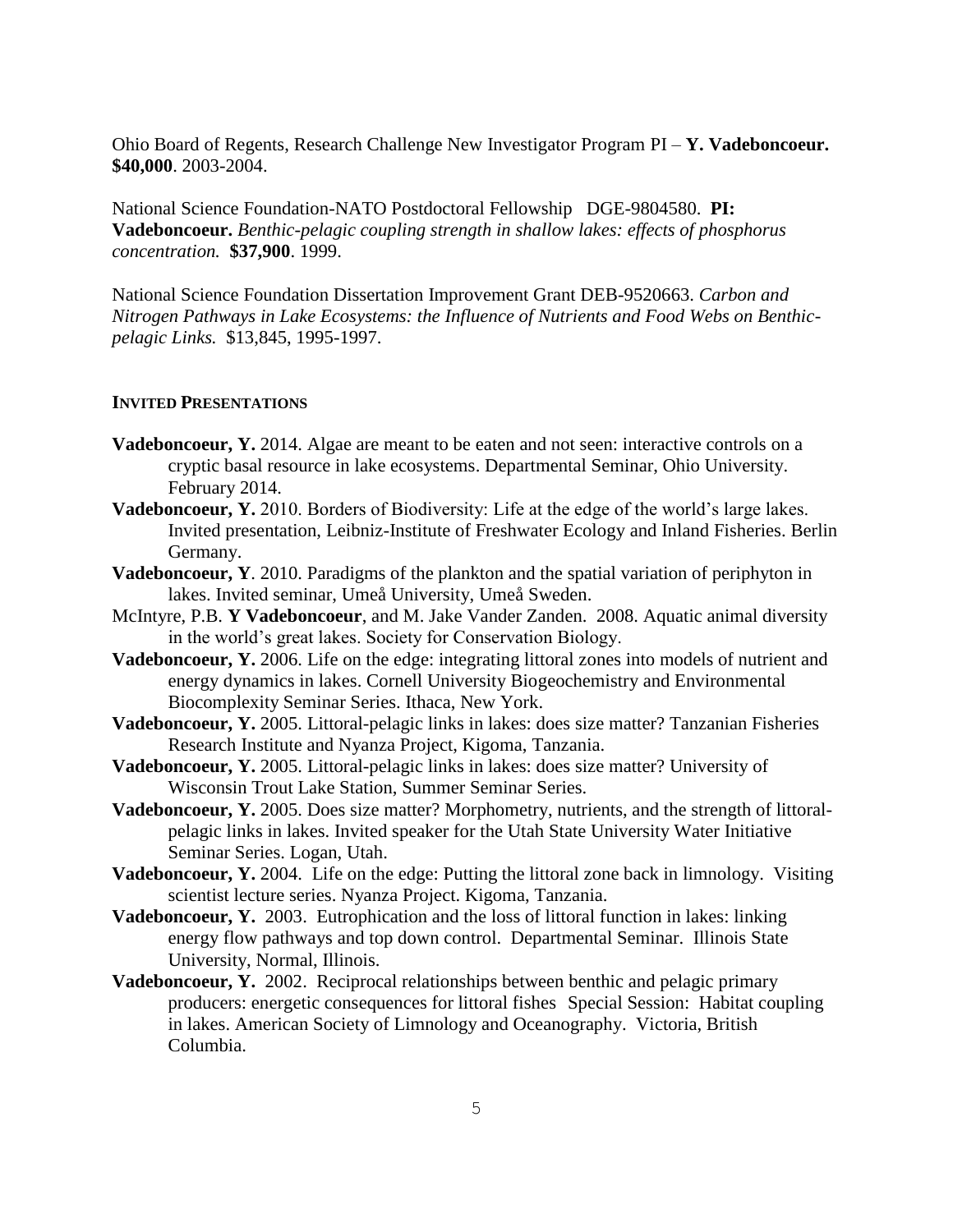- Vadeboncoeur, Y. 2002. From Greenland to green lakes: Cultural eutrophication and the loss of benthic energy pathways in lakes. Department of Animal Ecology, Iowa State University, Ames, Iowa, USA.
- **Vadeboncoeur, Y.** 2001. From Greenland to green lakes: Shifts in production and consumption of benthic versus pelagic algae across a eutrophication gradient in northern lakes. University of Saskatchewan, Saskatoon, Saskatchewan, Canada.
- **Vadeboncoeur, Y.** 1999. Whole-lake fertilization effects on production and consumption of benthic versus pelagic algae. Department of Biology, McGill University, Montreal, Quebec, Canada.
- **Vadeboncoeur, Y.**, D.M. Lodge, S.R. Carpenter. 1999. Whole-lake fertilization effects on benthic vs. pelagic primary production. American Society of Limnology and Oceanography. Santa Fe, New Mexico.
- **Vadeboncoeur, Y.** 1998. Effect of whole-lake fertilization on the distribution of benthic and pelagic primary production in north temperate lakes. Max Planck Institute, Schlitz, Germany.
- **Vadeboncoeur, Y.** 1997. Effect of whole-lake fertilization on the distribution of benthic and pelagic primary production in north temperate lakes. Valparaiso University, Indiana, USA.
- Lodge, D.M., **Y. Vadeboncoeur**, and S.C. Blumenshine. 1995. Scale of experimentation and multiple causality in freshwater communities: challenges for applying ecological research. American Society of Zoologists.

### **CONTRIBUTED PRESENTATIONS (\****Student author***)**

- **Vadeboncoeur, Y.**, \*R.Munubi, L.Y. \*Kim, B.K. \*Kraemer and P.B. McIntyre. 2014. Metabolic supply versus demand: direct and indirect effects of climate change in littoral Lake Tanganyika. *Ecological Society of America*. Sacramento, California.
- \*Fazekas, H. M. and **Y. Vadeboncoeur.** 2014. The effects of agricultural land use on periphyton quality and fatty acid composition in Midwestern streams. Poster. *Joint Aquatic Sciences Meeting*. Portland, Oregon.
- **\***Kim, L. Y., P.B. McIntrye, L. Hartzler, and **Y. Vadeboncoeur.** 2014. Effects of warming and food quality on the metabolism and growth of an algivorous fish from Lake Tanganyika. *Joint Aquatic Sciences Meeting*. Portland, Oregon.
- **\***Kraemer, B.M., E. Silow, **Y. Vadeboncoeur**, and P. B. McIntyre. 2014. Nonlinear responses of lake ecosystems to climate change. *Joint Aquatic Sciences Meeting*. Portland, Oregon.
- **Vadeboncoeur, Y.,** P. B. McIntyre, J.A. \*May and E. \*Hile. 2014. The complexity of top-down control on primary productivity: interactive effects of biomass removal and consumer nutrient recycling in a low nutrient ecosystem. Joint Aquatic Sciences Meeting. Portland, Oregon.
- **Vadeboncoeur, Y.**, \*S.P. Devlin, \*K.J. Butkas, and M.J. Vander Zanden. 2013. Strong energetic coupling of zoobenthic production to periphyton in northern temperate lakes. *Society for Freshwater Science*, Jacksonville Florida.
- \*Hazelief, B., V. Bahn and **Y. Vadeboncoeur**. 2013. Relationship between land use and Ohio stream fish diversity. *Ecological Society of America*, Minneapolis Minnesota.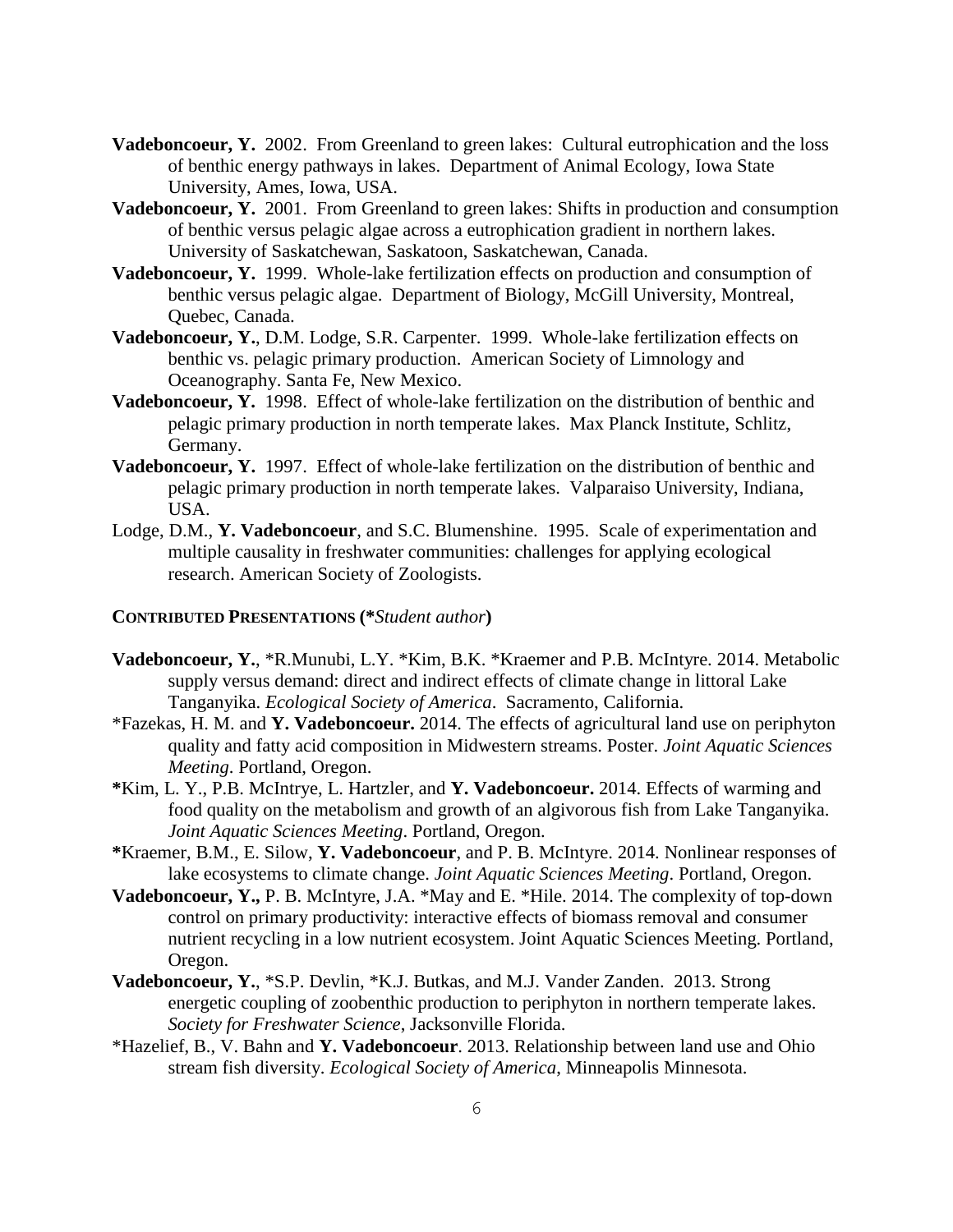- \*Kraemer, B., P.B. McIntyre, and **Y. Vadeboncoeur.** 2013. Nonlinear responses to lake warming. *Global Lakes Ecological Observatory Network*, Bahia Blanca Argentina.
- \*Drerup, S. A., and **Y. Vadeboncoeur**. 2012. The effects of conductivity on periphyton productivity and enzyme activity from Lake Tahoe and Lake Tanganyika cultures. *Society for Freshwater Science*, Louisville, Kentucky.
- McIntyre, P.B., **Y. Vadeboncoeur**, \*B. Kraemer, \*M. Bein, C. de Mazancourt, M. Loreau. 2012. Linking fish diversity and density to primary productivity: direct and indirect feedback pathways. *Ecological Society of America*, Portland, Oregon.
- \*Munubi, R.;\* R. A. Satchell, **Y. Vadeboncoeur,** and P.B. McIntyre. 2012. The influence of depth, rugosity, food quality and primary productivity on the abundance of algivorous fishes in Lake Tanganyika. Poster presentation, Society for Freshwater Science, Louisville, Kentucky.
- \*Satchell, R. A.; B. M. \*Kraemer, **Y. Vadeboncoeur**, and P. B. McIntyre. 2012. Variation in fecal phosphorus content among Lake Tanganyika cichlids. Poster presentation, Society for Freshwater Science, Louisville, Kentucky.
- **Vadeboncoeur, Y.**, S.P. \*Devlin, P. B. McIntyre, and M. J. Vander Zanden. 2012. Is there light after depth? Spatial variation in periphyton chlorophyll and productivity in oligotrophic lakes. *Society for Freshwater Science*, Louisville, Kentucky.
- \*Bien, A.M., P.B. McIntyre, **Y.Vadeboncoeur**, C. de Mazancourt, and M. Loreau. 2011. Optimal productivity in aquatic ecosystems: theoretical insights and observations from the littoral zone of Lake Tanganyika. *American Society of Limnology and Oceanography*, San Juan, Puerto Rico.
- \*Kraemer, B.M., McIntyre, P.B., Huttula, T., Kotilainen, P., O'Reilly, C.B., Peltonen, P., Plisnier, P.D., Sarvala, J.K., **Vadeboncoeur, Y**., Verburg, P., Wehrli, B. 2011. Pelagic and littoral warming in Lake Tanganyika, East Africa. *International Association of Great Lakes Research*, Duluth, Minnesota.
- \*Devlin, S.P., **Y. Vadeboncoeur**, and M.J. Vander Zanden. 2010. Bacterial production and abundance in littoral sediment of oligotrophic lakes: the role of benthic primary production and allochthonous carbon. *American Society of Limnology and Oceanography/North American Benthological Society*, Santa Fe, New Mexico.
- Higgins, S.N., M.J. Vander Zanden, L.N. Joppa and **Y. Vadeboncoeur.** 2010. Benthic-pelagic coupliny by an invasive grazer: dreissenid mussel impacts on phytoplankton biomass and the chl:TP relationship. American Society of Limnology and Oceanography/North American Benthological Society. Santa Fe, New Mexico.
- **Vadeboncoeur, Y.**, M.J. Vander Zanden and P.B. McIntyre. 2008. Species richness, trophic efficiency, and energy resources in lakes: Fish exploitation of littoral primary production across an ecosystem size gradient. *Ecological Society of America.* Milwaukee, Wisconsin.
- \*Devlin, S.P. **Y. Vadeboncoeur,** K. J. \*Butkas, and M. J. Vander Zanden. 2008. Littoral zoobenthic communities: Resource partitioning in a heterogeneous resource environment. *Ecological Society of America.* Milwaukee, Wisconsin.
- **Vadeboncoeur, Y.** P.B. McIntyre, and M.J. Vander Zanden. 2007. Borders of Biodiversity: Life at the edge of the world's great lakes. *Ecological Society of America.* San Jose, California.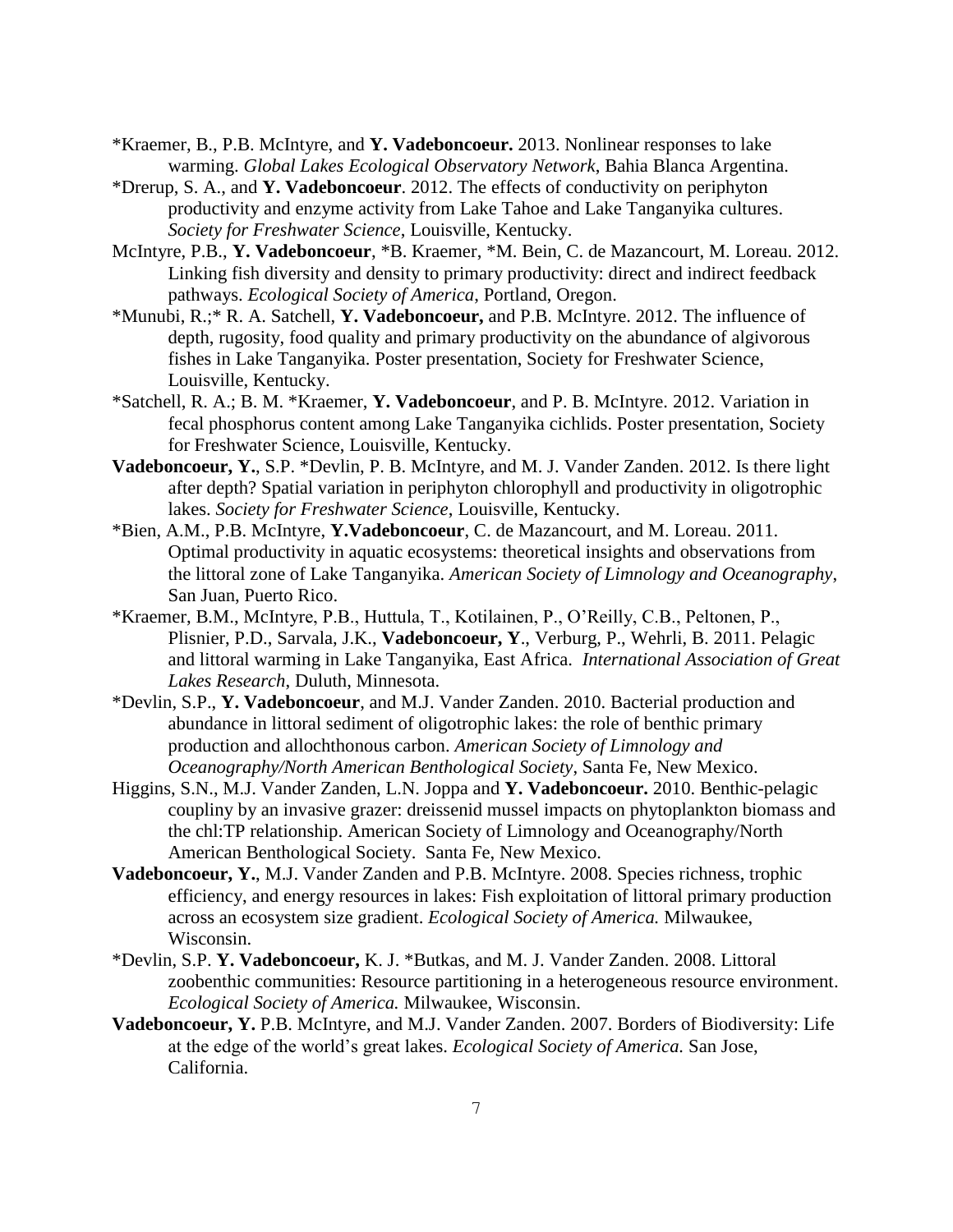- **Vadeboncoeur, Y.**, \*S.P. Devlin, \*P.B. McIntyre and M. J. Vander Zanden. 2007. Paradigms of the plankton and the spatio-temporal variation in periphyton biomass and productivity in oligotrophic lakes. *International Society for Limnology*. Montreal, QC.
- \*Devlin, S.P., **Y. Vadeboncoeur**, K. \*Butkas and M.J. Vander Zanden. 2007. Spatio-temporal variation in periphyton productivity, biomass, respiration and  $\delta^{13}C$  across a lake-size gradient. *American Society of Limnology and Oceanography.* Santa Fe, NM.
- \*McCormick, J.M., \*S.P. Devlin, and **Y. Vadeboncoeur.** 2007. Effects of groundwater flow and substrate on periphyton biomass and productivity in an oligotrophic seepage lake. REU poster session. *American Society of Limnology and Oceanography.* Santa Fe, NM.
- **Vadeboncoeur, Y. \***S.P. Devlin, M. J. Vander Zanden, and K.J. Butkas. 2006. Spatio-temporal variation in benthic algal biomass, C:N:P, and primary productivity in north temperate lakes. *American Society of Limnology and Oceanography.* Victoria, BC.
- **Vadeboncoeur, Y.,** M.J. Vander Zanden, G. Peterson, and J. Kalff. 2005. Setting the stage for biotic interactions: morphometry as a determinant of littoral-pelagic links in lakes. *American Society of Limnology and Oceanography.* Aquatic Sciences Meeting. Salt Lake City, UT. Introductory presentation for the special session that I was chairing.
- **Vadeboncoeur, Y.** 2003. Eutrophication and the loss of littoral function in lakes: linking energy flow pathways and top down control. Wright State University, Dayton, Ohio.
- **Vadeboncoeur, Y.,** J. Rasmussen, and J. Kalff. 2002. Influence of macrophyte species composition on diet and growth rates of yellow perch (*Perca flavescens*) in Lake Memphremagog. GRIL Symposium.
- **Vadeboncoeur, Y.** 2001. Eutrophication, invasive macrophytes and the loss of energy pathways in lake ecosystems. Biology Departmental Seminar. McGill University, Montreal, Quebec, Canada.
- **Vadeboncoeur, Y.**, J. Kalff, and J. Rasmussen. 2001. Energetic links between fish and benthic habitats in Lake Memphremagog: integrating benthic primary production into littoral food webs. GRIL Symposium.
- **Vadeboncoeur, Y.,** E. Jeppesen, D. Lodge, H-H. Schierup, K. Christoffersen and M. J. Vander Zanden.2001. Production and consumption of benthic versus pelagic algae along a eutrophication gradient. Society of Canadian Limnologists.
- **Vadeboncoeur, Y.** 2000. From Greenland to green lakes: the contribution of benthic algae to whole-lake primary production along an environmental nutrient gradient. Université de Montréal, Montreal, Quebec, Canada.
- **Vadeboncoeur, Y.** 2000. Putting the lake back together: reintegrating benthic pathways into lake food web models. Aquatic seminar series. Department of Biology, McGill University, Montreal, Quebec, Canada.
- **Vadeboncoeur, Y.**, E. Jeppesen, and M.J. Vander Zanden. 2000. Benthic-pelagic links: effects of eutrophication on the production and consumption of benthic versus pelagic algae in Danish lakes. American Society of Limnology and Oceanography. Copenhagen, Denmark.
- **Vadeboncoeur, Y.**, D.M. Lodge, S.R. Carpenter. 1998. Compensatory responses of benthic algal production to fertilization-induced increases in phytoplankton production. Poster presentation, American Society of Limnology and Oceanography.